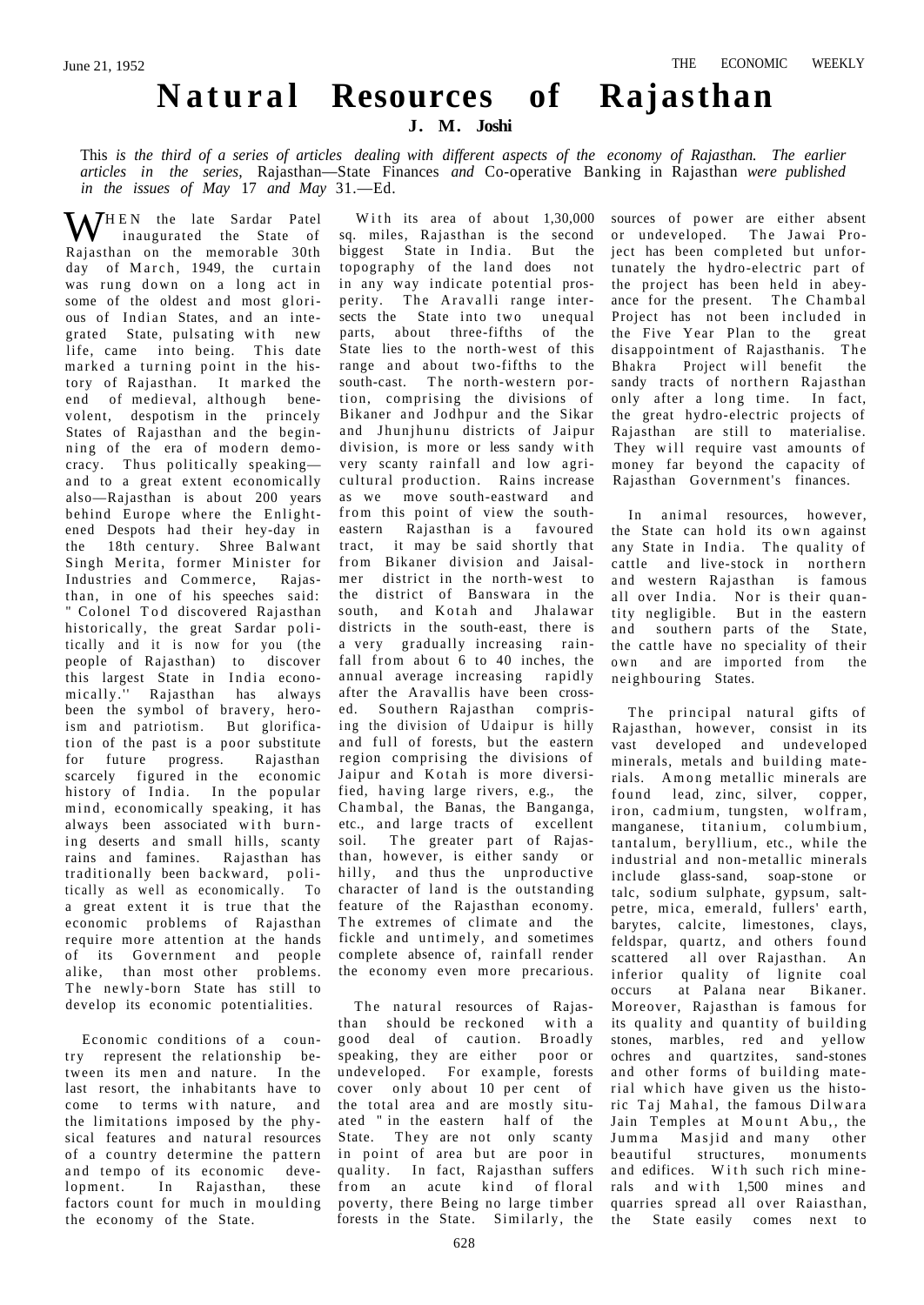## THE ECONOMIC WEEKLY June 21, 1952

Bihar and Madhya. Pradesh in this respect. In point of variety Rajasthan stands first, and it may be called a veritable museum of different kinds of minerals and stones. About 15 years ago Dr A. M. Heron, the then Director of Geological Survey of India, observed: " Rajputana is not rich in mineral wealth, either actual or potential. . . Most of the economic minerals are of no importance, being merely unsuccessful prospects or the sites of extinct activity." Perhaps the opinion may have to be revised in view of the fact that during war-time, and also during post-war years, many new minerals have been discovered in Rajasthan, and in some cases new uses of old minerals have been found out, e.g., those relating to the production of atomic energy. Some of the very important and rare minerals like beryl and tungsten are found in Rajasthan. Emerald mines of Udaipur have no parallel in India . Rajasthan supplies large deposits of gypsum to the Fertiliser Factory at Sindri. The statement below shows the percentage production of minerals in Rajasthan as compared with India.

The mineral wealth of Rajasthan cries for extraction and development. The Department of Mines and Geology is already aware of its vast potentialities. The mineral industry gives employment to a considerable body of labour. Fully developed, it should be able to absorb surplus labour from agriculture by the time the latter is reorganised and mechanised.

Agriculture, with its allied occupation of cattle farming, is the most important single industry of Rajasthan giving sustenance to about

| 70 per cent of the total population. |  |
|--------------------------------------|--|
| But agriculture is in a very back-   |  |
| ward state. According to official    |  |
| estimates the total area of the      |  |
| State is classified thus:            |  |

|                  |                  |                      |            | (area in acres)      |  |  |
|------------------|------------------|----------------------|------------|----------------------|--|--|
| Total            |                  | $\ddot{\phantom{0}}$ |            | 8,28,45,498          |  |  |
| Cultivated       |                  | $\ddot{\phantom{0}}$ |            | $\ldots$ 2,56,78,400 |  |  |
| Waste            |                  | $\ddot{\phantom{1}}$ |            | $\ldots$ 3,63,20,378 |  |  |
|                  | (a) Uncultivable |                      |            |                      |  |  |
|                  | waste            |                      | $\ddotsc$  | 1,49,37,872          |  |  |
|                  | $(b)$ Cultivable |                      |            |                      |  |  |
|                  | waste            | $\sim$               |            | 2,13,82,506          |  |  |
| <b>Irrigated</b> |                  | $\sim$ .             | a a contra | 30,72,637            |  |  |

These figures, though not very reliable perhaps, tell something about the agricultural potentialities. The cultivated area, which has been shown as 30.9 per cent of the total, seems to have been inflated, and cannot be in any case more than 20 to 25 per cent of the land. A vast tract (25.8 per cent of the total area) is cultivable waste which calls for agricultural rehabilitation. In the whole of the desert area, except the bit served by the Gang Canal, agriculture is very uncertain, depending upon rainfall which is precarious, and more often than not, untimely. The southern and eastern portions, where there are plains and the soil is rich, black and alluvial, are fertile.

The means of artificial irrigation arc undeveloped. According to the above table only about 12 per cent of the total cultivated area is artificially irrigated—and it may be  $even$  lower—out of which the system of perennial irrigation exists in the Gang Canal Colony only. Wells are the chief source of irrigation in most parts of Rajasthan. The larger rivers of eastern and

|                           |                      |                      | Production in Rajasthan |                            |        |        |
|---------------------------|----------------------|----------------------|-------------------------|----------------------------|--------|--------|
| <b>Minerals</b>           |                      |                      |                         | As percentage of all-India |        |        |
|                           |                      |                      |                         | 1947                       | 1948   | 1949   |
| <b>Barytes</b>            |                      |                      |                         | 0.34                       |        | .0.10  |
| Bentonite                 |                      |                      |                         | 65.57                      | 100.00 | 79.88  |
| <b>Building Materials</b> |                      |                      |                         | $5-45$                     | 12.86  | 4.12   |
| Calcite                   |                      | $\ddot{\phantom{a}}$ | $\ddot{\phantom{a}}$    | 73.45                      | 100.00 | 27.80  |
| China Clay                | $\ddot{\phantom{0}}$ | $\ddot{\phantom{1}}$ | $\ddot{\phantom{1}}$    | 6.72                       | 1.16   | 2.11   |
| Fire Clay                 | . .                  | . .                  | $\ddot{\phantom{1}}$    | .03                        |        |        |
| Coal                      | $\ddot{\phantom{1}}$ |                      | $\ddot{\phantom{1}}$    | .20                        | .24    | .21    |
| Feldspar                  | $\bullet$            | . .                  |                         | .29                        | .50    | 10.83  |
| Fullers' Earth            | $\ddot{\phantom{1}}$ |                      |                         | 99.22                      | 98.52  | 100.00 |
| Gypsum                    | $\bullet$            | $\ddot{\phantom{1}}$ |                         | 47.83                      | 57.92  | 66.32  |
| Mica                      | цÄ.                  | . .                  |                         | 14.78                      | 7.94   | 7.58   |
| Ochre                     | $\cdot$ .            | $\ddot{\phantom{1}}$ |                         | 2.58                       | 3.31   | 2.43   |
| Salt                      | . .                  |                      |                         | 92.27                      | 19.12  | 19,03  |
| <b>Recatite</b>           | $\ddot{\phantom{1}}$ |                      | $\cdot$                 | 72.60                      | 73.66  | 77.51  |

bal, the Banas, the Banganga and others are useless for irrigation, for their banks are too low to allow an economical utilisation of river water in the adjacent fields. The smaller rivers and their tributary *nalas* are more useful in this res-<br>nect In western Rajasthan the pect. In western Rajasthan,<br>Luni benefits its adiacent benefits its adjacent fields when its banks over-flow. When rains fail, there is no water in rivers, wells and tanks dry up and the whole tract succumbs to the , blight of drought. The grand Jawai Project, which has recently been completed, will irrigate only 49,000 acres. The problem of water, both for drinking and irrigation purposes, is one of the most acute problems of Rajasthan. Water is worth gold here. In order to step up food production it is better if the Government concentrates on small irrigation works like wells, bunds and tanks, in pre' ferencc to more ambitious schemes which take a long time to complete. Of course, for the all-out agro-industrial development of<br>Raiasthan these big schemes will  $Rajashan$ , these big schemes have to be implemented.

southern Rajasthan like the Cham-

The climatic conditions, rainfall and soils determine the quantity and quality of agricultural production in Rajasthan. Broadly speaking, food, fibre, fats, sugar and spice crops constitute the principal agricultural products of Rajasthan. Normally the State grows exportable surpluses of pulses, oil seeds and to a smaller extent cotton. But it is deficient in cereals, particularly in wheat, which is about 40,000 tons short of the annual requirement and in rice, in which the shortage is of the order of 10,000 tons. Bajra and maize form the staple diet of the people in the desert zone. In the eastern zone bajra and barley constitute the principal diet of the masses, while in the south maize is the common food of the people. However,, millets like bajra and jowar occupy the pride of place, and together with wheat and gram, comprise 50 per cent of the total cultivated area. Barley and maize each occupy more than 3 per cent and pulses about 5 per cent of such area. Rajasthan is a deficit State. But before taking up the foodpopulation problem, it is better to discuss some of the other factors<br>which account for the depresses account for the depresses condition of agriculture in Rajasthan ;

*(To be continued)*